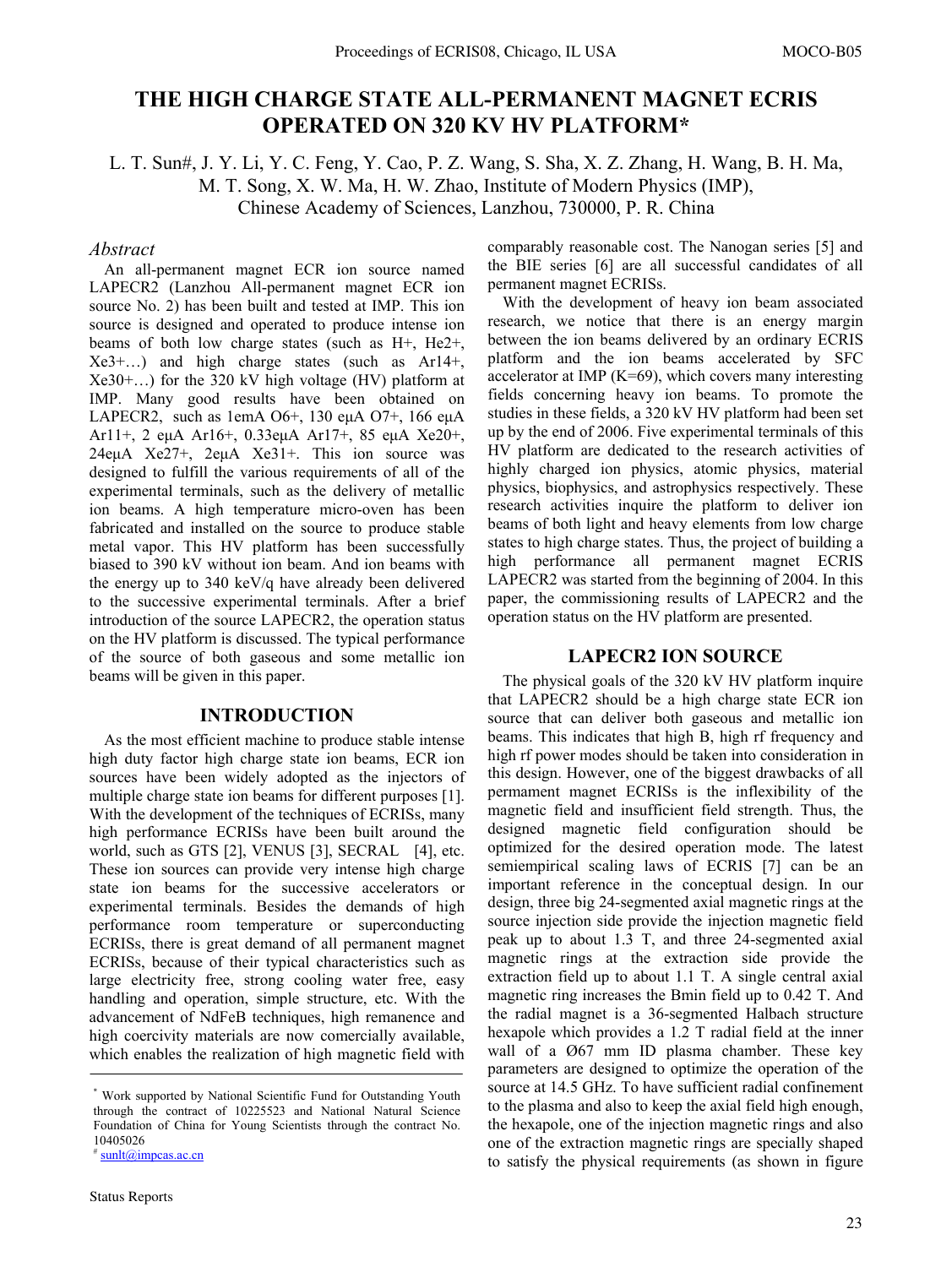1). According to the simulation with TOSCA 3D, the total field |B|= 1.05 T= 2Becr contours are well close inside the plasma chamber.



Figure 1: Schematic of LAPECR2 ion source

After about one year's fabrication, the magnetic body was then ready for source commissioning. The measured magnetic field is very close to the designed values. A double wall water-cooling SS plasma chamber is installed to have better cooled chamber in order to avoid thermal demagnetization of the permanent magnet and to minimize the outgassing of the inner surface of the chamber at high rf power injection. 14.5 GHz microwave power is injected into the plasma chamber through a WR62 microwave guide. A simple diode extraction system is adopted to let intense ion beams extraction at HV=25 kV. The total magnetic body and some of the accessorial components are floated at the extraction HV potential.

## **COMMISSION RESULTS**

LAPECR2 was firstly ignited at the middle of 2005 with oxygen plasma at 14.5 GHz with a 350 W TWT microwave generator. But because of HV platform setup, the source could only give the first results at the middle of 2006 [8]. Since LAPECR2 has adopted a plasma chamber whose ID dimension is comparable to that of a room temperature ECRIS, 350 W microwave power feeding is not sufficient to achieve the best performance. A 14.5 GHz klystron microwave generator with the maximum microwave power output of 1.1 kW is adopted as the microwave power generator, with the sacrifice of the alteration of the microwave frequency. RF power coupling, ion beam extraction and transmission are always the spiny aspects in the field of ECRIS. The condition becomes even more severe for an all permanent magnet ECR ion source. For most ECR ion sources, rf power direct feeding through rectangular waveguide is always adopted because of its simple structure and comparably better rf power coupling efficiency. While for a permanent magnet ECR ion source, the injected rf power before being fed into the plasma chamber, it will encounter several parasitic resonances under vacuum (as illustrated in figure 2), which may lead to power

Status Reports

absorption inside the waveguide if the vacuum inside the waveguide is not good enough. As for the case of LAPECR2 source, many Ø2 mm holes are drilled at the both H sides of the WR62 waveguide inside the vacuum to help vacuum evacuation inside the waveguide. In this way, the rf power feeding efficiency is improved a lot. The positive and negative magnetic fields (as shown in figure 2) at the ion beam extraction and transmission region of a permanent magnet ECR ion source give much trouble to ion beam extraction and transmission. For LAPECR2, the negative field at the extraction region is - 0.87 T, which has the effect of a permanent magnet Glaser lens to the ion beam transmission. Some ion beam mismatching problem might occur during the optical design for the ion beam transmission system. The negative stray field should be considered in the corresponding simulations. For LAPECR2, a solenoidal lens after the source has been adjusted in position to minimize the effect of the negative stray field and also to reduce the magnetic force between the source body and the Glaser lens which is caused by the magnetization of stray field to iron yoke of the Glaser lens. It is worth mentioning that the beam loss caused by ion beam transmission mismatching will be catabatic when the HV platform is biased to hundreds of kV.



Figure 2: Magnetic field configuration of LAPECR2 and the stray field at injection and extraction sides

By proper solution of the problems of vacuum, extraction HV, microwave power injection efficiency and so on, very promising results of gaseous ion beams have been obtained on LAPECR2 [9]. Figure 3 presents the typical xenon ion beam intensities in comparison with those of other high performance ECRISs. These results are mostly obtained under the condition of 1.1 kW microwave power feeding and an extraction HV of 25 kV. With the power density of about 1.0 kW/l inside the plasma chamber, the typical performance of LAPECR2 is very promising and can even be comparable with those obtained on some room temperature ECR ion sources working at 14.5 GHz, such as LECR2 [10] and 14.5 GHz Caprice [11].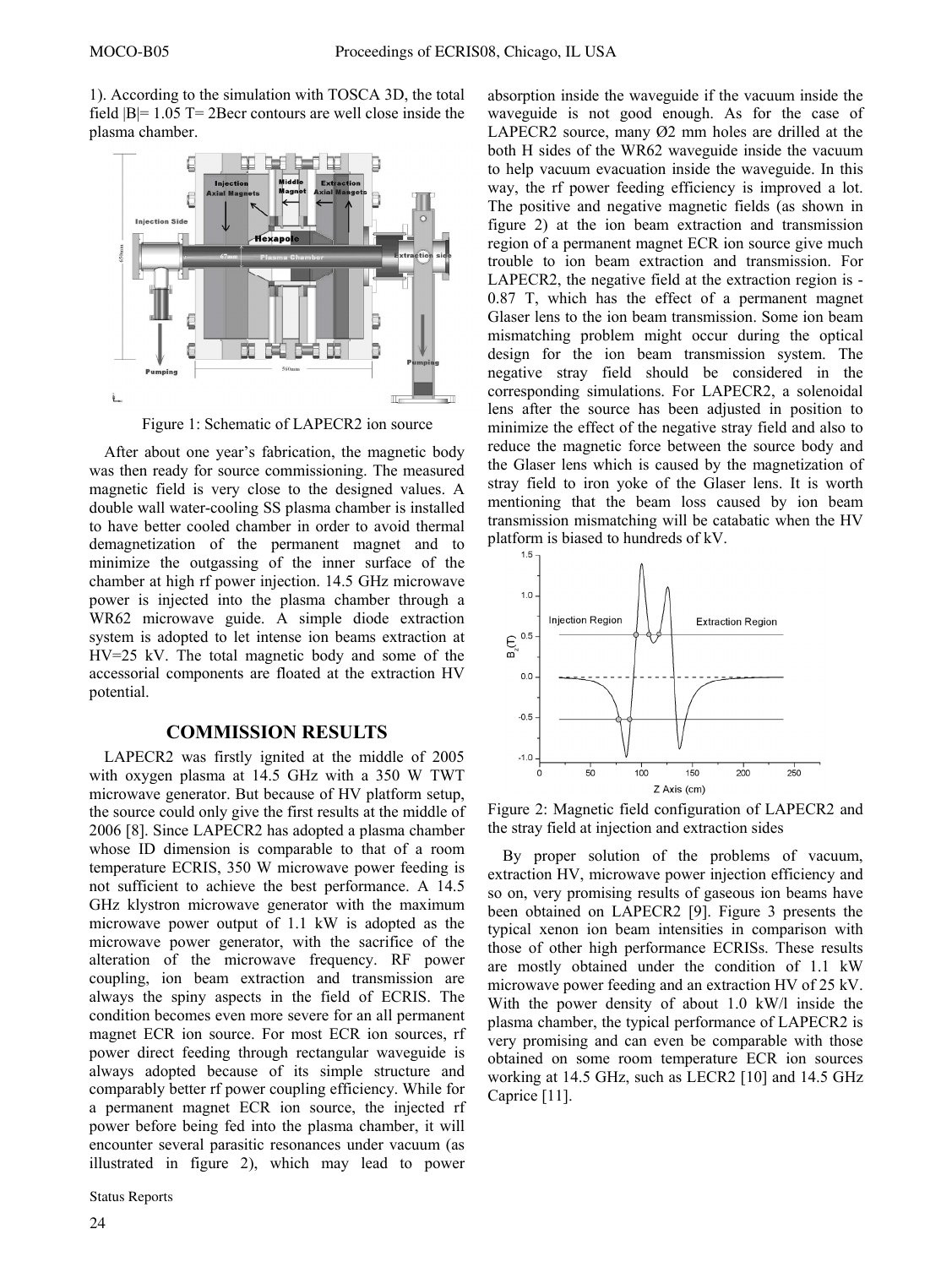

Figure 3: Typical xenon ion beam results in comparison with other high performance ECRISs at 14.5 GHz

#### **METALLIC ION BEAM PRODUCTION**

The 320 kV HV platform at IMP is a versatile tool for different physical studies. Gaseous element ion beams are always demanded, however, metallic ion beams are also very important. While the designing of LAPECR2, metallic ion beam production has been taken into consideration. Micro-oven evaporation, plasma sputtering and MIVOC are the possible choices. For low melting point metals, micro-oven is a very suitable method. We have fabricated a medium temperature micro-oven suitable for the accurate handling of the temperature at 300~1000. Figure 4 illustrates the temperature evolution vs. electric power of the oven. By heating the plasma with a 14.5 GHz TWT microwave generator, the first obvious bismuth spectrum was observed when 9.0 W electric power was applied on the micro-oven, but most of Bi ion beam peaks on the spectrum were very small. By increasing the electric power up to 11.2 W, the beam spectrum peaked at Bi19+. And higher charge state bismuth ion beams such as Bi28+, Bi31+ can be clearly observed in the spectrum as indicated in figure 5. When Poven was enhanced to 12.6 W, 24 eμA Bi21+ was detected. During the tuning, high charge state bismuth ion beams were also detected at the Faraday cup. 17 eμA Bi28+ and 5 euA Bi31+ are the typical results. As the plasma of LAPECR2 was just recovered from carbon ion beam production, the inner surface of the plasma chamber was severely contaminated. That is why the carbon ion beam peaks are so high in the spectrum when optimizing bismuth ion beam production. For unknown reasons, the bismuth material inside the oven was dissipated very fast. Within about 72 hrs, 900 mg bismuth material was totally evaporated. The possible reason might be that the increment of the temperature in the oven was too fast. And the working condition was not well optimized. This experiment is just a preliminary test. A further experiment with an aluminium chamber is scheduled.



Figure 4: Oven temperature vs. oven electric power



Figure 5: One of the spectra optimized for Bi

#### **THE 320 KV HV PLATFORM**

The IMP HV platform is designed to be operated in the energy range of 20~320 kV/q, which covers most of the energy range that interests the researchers of the five experimental terminals. The LAPECR2 ion source, a Glaser lens, a 90º analyzer magnet, a three-column electrostatic lens and the accessories (include power supplies, etc.) are situated on the HV platform. Since many units on the platform need low pressure water cooling, Water pipe with maximum 4.0 kg/cm2 output water pressure is connected to the platform. The maximum drain current of the 400 kV HV power supply is 2.5 emA, which demands that the total drain current from the water pipes should be as low as possible. The electrical resistivity of the cooling water is about 1 M $\Omega$ ·cm. The single cooling water pipe is about 25 m, which is twisted on an insulator column. During the operation, a 0.8 emA drain current can be observed when ion beam is off. And when ion beams are accelerated, the total drain current increment is around 0.1~0.2 emA. These results are well up to the functioning margin of the HV power supply. All the units on the HV platform are powered through a 400 kV HV insulating transformer. An Ø180 mm ID acceleration column which has a 45 electrode structure has been adopted to connect the HV platform and the vacuum tube at ground potential. In the commissioning procedure of the HV platform, the